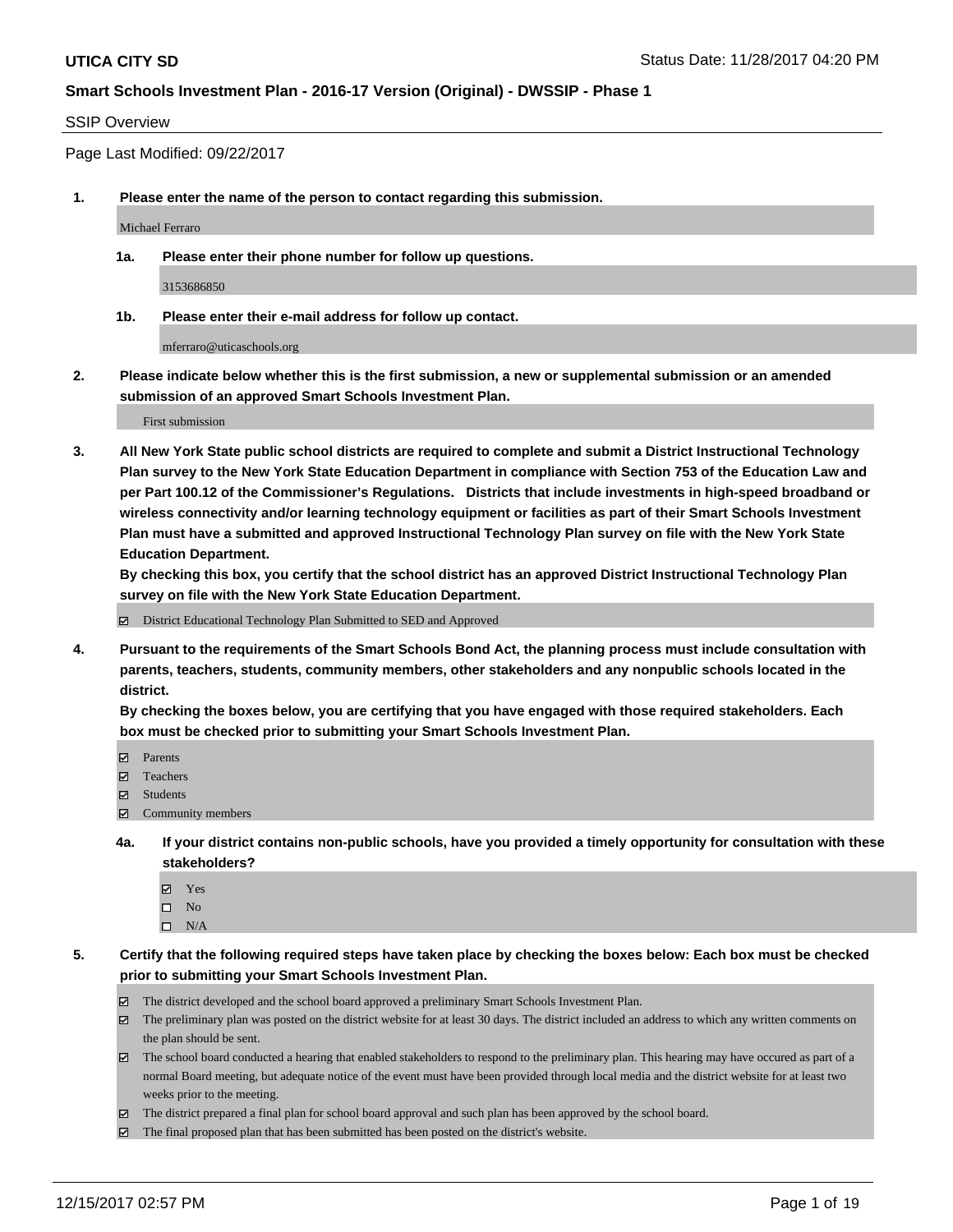SSIP Overview

Page Last Modified: 09/22/2017

**5a. Please upload the proposed Smart Schools Investment Plan (SSIP) that was posted on the district's website, along with any supporting materials. Note that this should be different than your recently submitted Educational Technology Survey. The Final SSIP, as approved by the School Board, should also be posted on the website and remain there during the course of the projects contained therein.**

UCSD SSBA Public.pdf

**5b. Enter the webpage address where the final Smart Schools Investment Plan is posted. The Plan should remain posted for the life of the included projects.**

http://www.uticaschools.org/Page/5595

**6. Please enter an estimate of the total number of students and staff that will benefit from this Smart Schools Investment Plan based on the cumulative projects submitted to date.**

9,715

**7. An LEA/School District may partner with one or more other LEA/School Districts to form a consortium to pool Smart Schools Bond Act funds for a project that meets all other Smart School Bond Act requirements. Each school district participating in the consortium will need to file an approved Smart Schools Investment Plan for the project and submit a signed Memorandum of Understanding that sets forth the details of the consortium including the roles of each respective district.**

 $\Box$  The district plans to participate in a consortium to partner with other school district(s) to implement a Smart Schools project.

**8. Please enter the name and 6-digit SED Code for each LEA/School District participating in the Consortium.**

| <b>Partner LEA/District</b> | <b>ISED BEDS Code</b> |
|-----------------------------|-----------------------|
| (No Response)               | (No Response)         |

**9. Please upload a signed Memorandum of Understanding with all of the participating Consortium partners.**

(No Response)

**10. Your district's Smart Schools Bond Act Allocation is:**

\$9,678,419

**11. Enter the budget sub-allocations by category that you are submitting for approval at this time. If you are not budgeting SSBA funds for a category, please enter 0 (zero.) If the value entered is \$0, you will not be required to complete that survey question.**

|                                       | Sub-        |
|---------------------------------------|-------------|
|                                       | Allocations |
| <b>School Connectivity</b>            | 1,710,810   |
| Connectivity Projects for Communities | $\mathbf 0$ |
| <b>Classroom Technology</b>           | 3,718,700   |
| Pre-Kindergarten Classrooms           | 0           |
| Replace Transportable Classrooms      | 0           |
| <b>High-Tech Security Features</b>    | 0           |
| Totals:                               | 5,429,510   |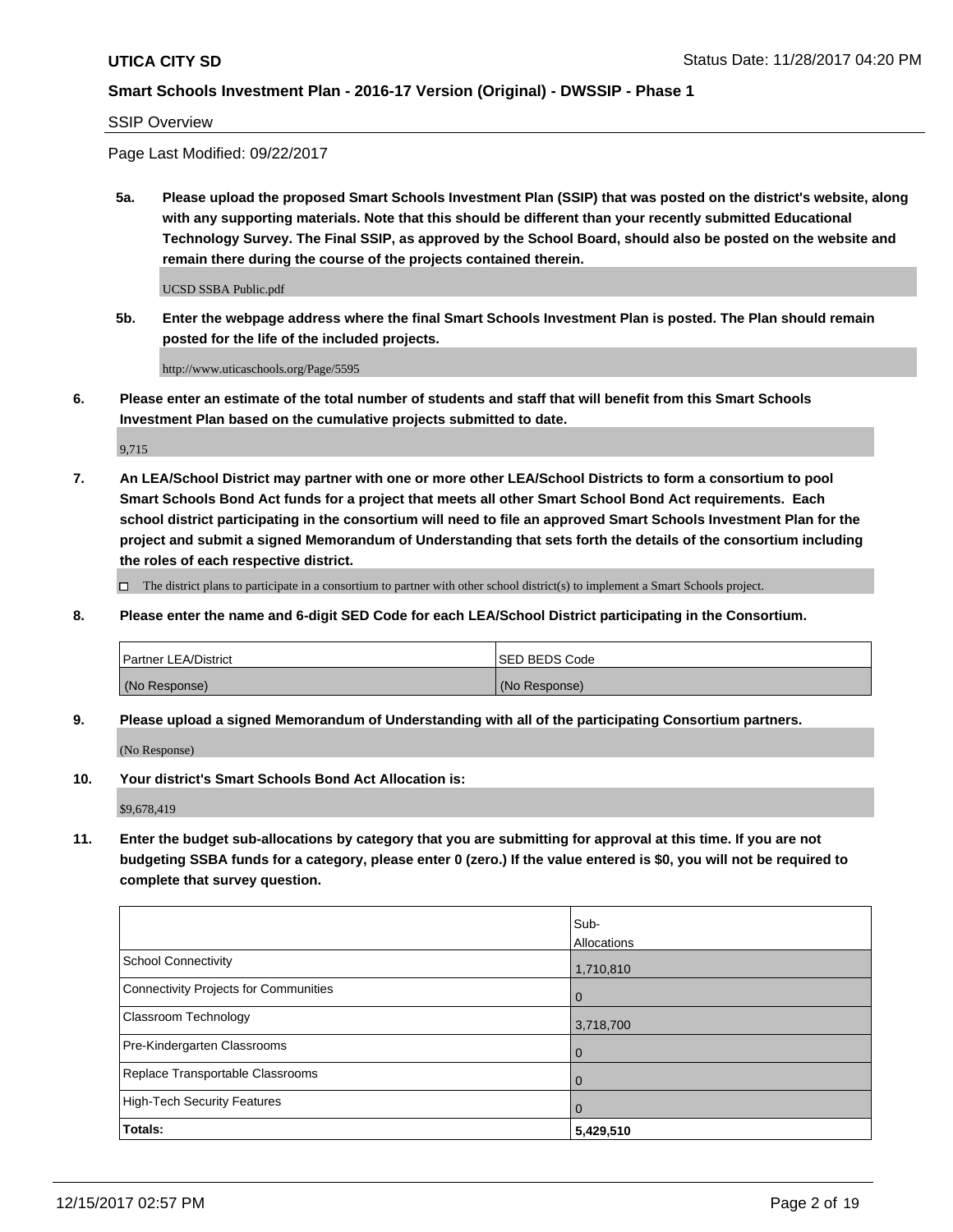## School Connectivity

Page Last Modified: 09/11/2017

- **1. In order for students and faculty to receive the maximum benefit from the technology made available under the Smart Schools Bond Act, their school buildings must possess sufficient connectivity infrastructure to ensure that devices can be used during the school day. Smart Schools Investment Plans must demonstrate that:**
	- **sufficient infrastructure that meets the Federal Communications Commission's 100 Mbps per 1,000 students standard currently exists in the buildings where new devices will be deployed, or**
	- **is a planned use of a portion of Smart Schools Bond Act funds, or**
	- **is under development through another funding source.**

**Smart Schools Bond Act funds used for technology infrastructure or classroom technology investments must increase the number of school buildings that meet or exceed the minimum speed standard of 100 Mbps per 1,000 students and staff within 12 months. This standard may be met on either a contracted 24/7 firm service or a "burstable" capability. If the standard is met under the burstable criteria, it must be:**

**1. Specifically codified in a service contract with a provider, and**

**2. Guaranteed to be available to all students and devices as needed, particularly during periods of high demand, such as computer-based testing (CBT) periods.**

**Please describe how your district already meets or is planning to meet this standard within 12 months of plan submission.**

The district had already accomplished this level of standard. The district's student enrollment on BEDS day of 2014-15 was 9715. Each of the buildings within the district is configured with a 10Gbps uplink to the high school. The high school then connects to OHM BOCES via a 1 Gbps link.

- **1a. If a district believes that it will be impossible to meet this standard within 12 months, it may apply for a waiver of this requirement, as described on the Smart Schools website. The waiver must be filed and approved by SED prior to submitting this survey.**
	- By checking this box, you are certifying that the school district has an approved waiver of this requirement on file with the New York State Education Department.

#### **2. Connectivity Speed Calculator (Required)**

|                  | Number of<br>Students | Multiply by<br>100 Kbps | Divide by 1000   Current Speed<br>to Convert to<br>Required<br>Speed in Mb | In Mb | Expected<br>Speed to be<br>Attained Within Required<br>12 Months | <b>Expected Date</b><br><b>When</b><br>Speed Will be<br>l Met |
|------------------|-----------------------|-------------------------|----------------------------------------------------------------------------|-------|------------------------------------------------------------------|---------------------------------------------------------------|
| Calculated Speed | 9.715                 | 971.500                 | 971.5                                                                      | 1024  | 1024                                                             | <b>Meets</b><br>Standard                                      |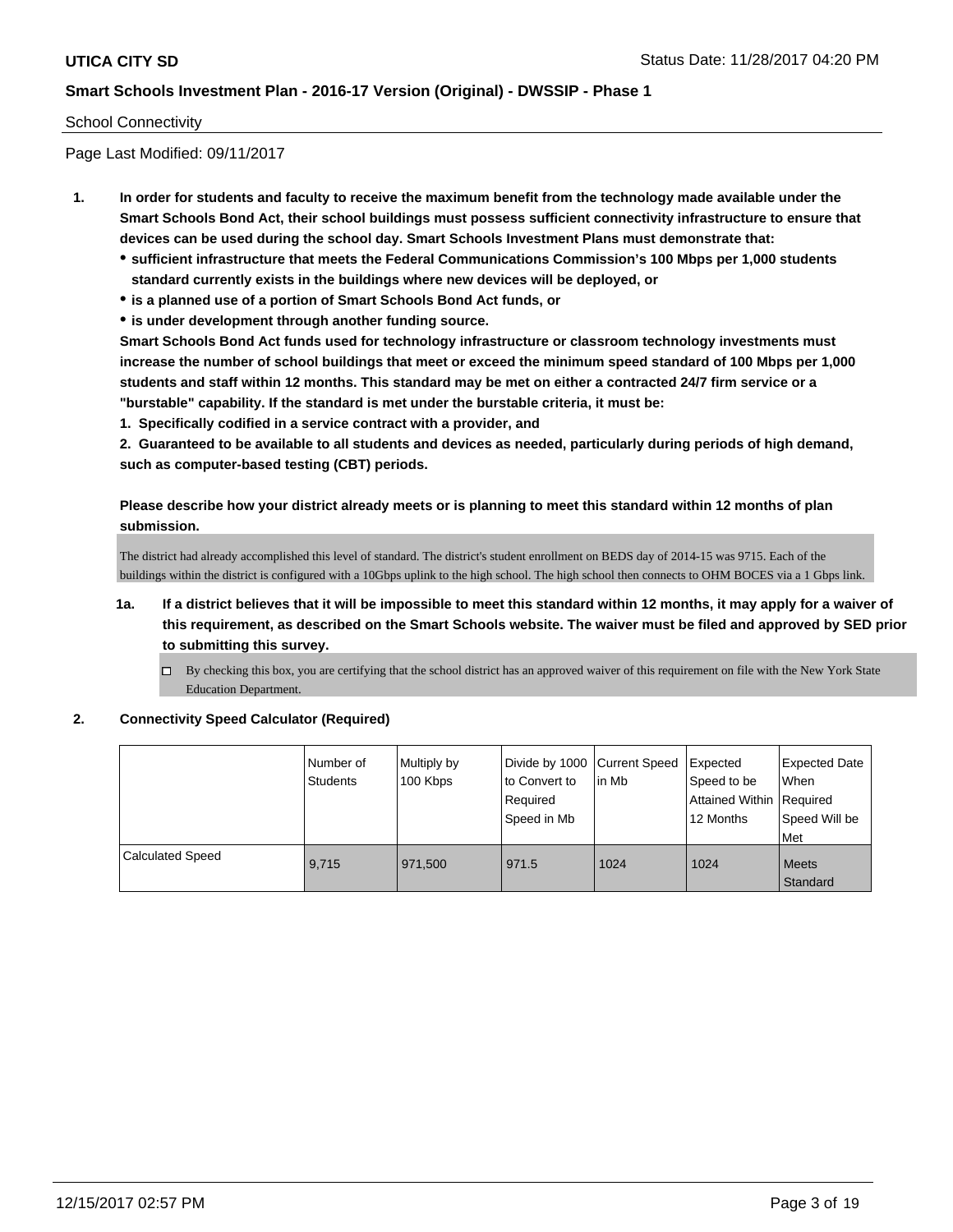## School Connectivity

Page Last Modified: 09/11/2017

## **3. Describe how you intend to use Smart Schools Bond Act funds for high-speed broadband and/or wireless connectivity projects in school buildings.**

Technology infrastructure would be enhanced and updated at Utica City School Schools, including wireless connection at all academic buildings. The Utica City Schools runs a wide area network via 10GB fiber from Proctor High School to each building location in a hub and spoke configuration.

Presently the district deploys 2 Cisco wireless access controllers. One controller serves the High School with the second controller managing the Middle and Elementary Schools.

The smart schools bond funding will be used to enhanced and updated the wireless controllers to meet the 802.11ac Wave 2 Standards and the added access points. The existing power and data infrastructure was expanded in all buildings through a major capital improvements project. The Smart School Bond Act funding will build from and expand internal components and connections as necessary to support new technology and devices. Scope will include data infrastructure expansion and cabling for new components proposed as part of the Smart Schools Bond Act. Presently the district has 802.11n compatible access points. The smart bonds funding will be used to fill in any gaps of Wi-Fi coverage and enhance the Wireless Access points to meet the 802.11ac Wave 2 standard. Access points and cabling will be upgraded and installed to expand upon the district's existing wireless network to every academic classroom and common areas. This increase in wireless coverage is designed to meet the

increasing demand of having a Chromebook Cart in every classroom and preparation for online assessments across the district.

# **4. Describe the linkage between the district's District Instructional Technology Plan and the proposed projects. (There should be a link between your response to this question and your response to Question 1 in Part E. Curriculum and Instruction "What are the district's plans to use digital connectivity and technology to improve teaching and learning?)**

The Smart Schools Bond investment will allow the Utica City Schools to expand learning opportunities for all our students by increasing access to technological resources. We intend to purchase Chromebooks for Special and Regular Education students. In addition, we intend to buy a Touch Accessible Platform Device for Special Education and all students, as well as units to keep the devices charged.

This funding is directly linked to and supports our District Instructional Technology Plan. Some of the major initiatives in our Technology Plan are: Supplementary Information from NYSED Technology Survey

Current, emerging and future technology, including hardware, webbased applications, and software will be evaluated and applied to the goals and needs of the district as identified in the district technology plan and school improvement plans. Datadriven decisions will be made from a variety of resources in an effort to increase achievement of the Common Core State Standards (CCSS) and improve school accountability factors such as discipline and attendance. The UCSD will implement innovative practices that encourage students to stay in school, address students with varying learning styles and assist those with special needs. Acquisition of grade appropriate, up to date technologies in sufficient quantities to accommodate student and staff needs for instruction and assessment will be determined through annually meetings and surveys throughout the school year. SY 2016-17: Piloted Chromebooks at Proctor HS and Donovan MS.

Teachers will evaluate the effectiveness of Chromebooks in the classroom.

Students will be able to take online assessments.

SY 2017- 18 Expand Chromebook to additional classrooms at Donovan and Proctor; add JFK MS classrooms to the Chromebook initiative. Continue evaluation of the effectiveness of using Chromebooks in the classroom.

Additional students will be able to take online assessments.

SY 2018-19 Expand Chromebook to additional classrooms at Proctor HS, Donovan MS, and JFK MS. Start implementing Chromebooks at the Elementary Schools

Teaching staff will have access to resources required for effective use of technology as teaching and learning tools. Additional students will be able to take online assessments.

# **5. If the district wishes to have students and staff access the Internet from wireless devices within the school building, or in close proximity to it, it must first ensure that it has a robust Wi-Fi network in place that has sufficient bandwidth to meet user demand.**

#### **Please describe how you have quantified this demand and how you plan to meet this demand.**

The district determined the total number of wireless devices currently does not support a 1 to 1 initiative. SSBA funds are being used to fill in the gaps were wireless does not support this initiative. These funds will be to unsure all areas have the proper Wi-Fi coverage and provide higher density AP's in our areas of heavy traffic. SSBA funds will be used to upgrade the district wireless controllers and AP to the latest wireless standards.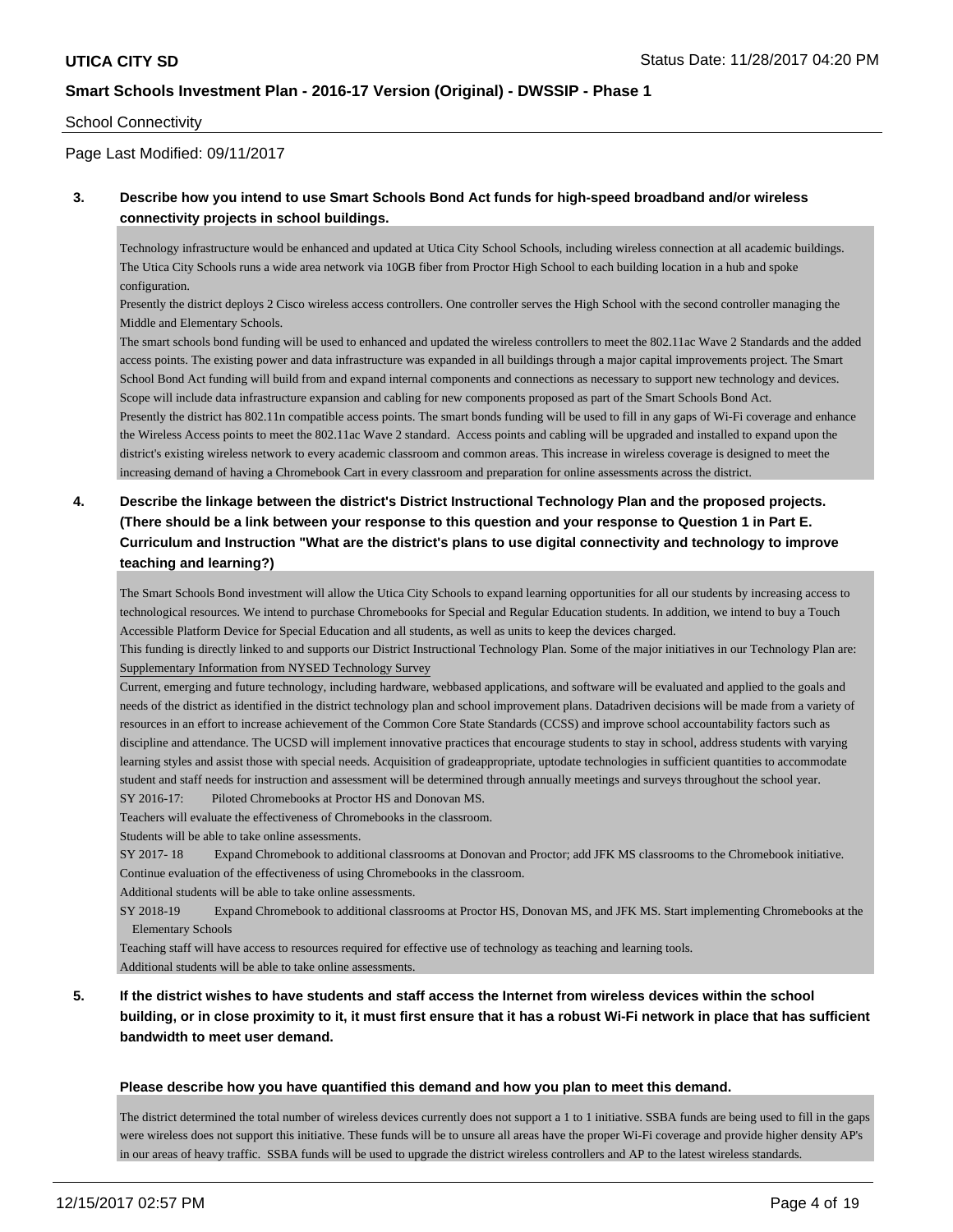## School Connectivity

Page Last Modified: 09/11/2017

**6. As indicated on Page 5 of the guidance, the Office of Facilities Planning will have to conduct a preliminary review of all capital projects, including connectivity projects.**

**Please indicate on a separate row each project number given to you by the Office of Facilities Planning.**

| Project Number        |  |
|-----------------------|--|
| 41-23-00-01-7-999-BA1 |  |
| (No Response)         |  |

**7. Certain high-tech security and connectivity infrastructure projects may be eligible for an expedited review process as determined by the Office of Facilities Planning.**

**Was your project deemed eligible for streamlined review?**

Yes

**7a. Districts that choose the Streamlined Review Process will be required to certify that they have reviewed all installations with their licensed architect or engineer of record and provide that person's name and license number. The licensed professional must review the products and proposed method of installation prior to implementation and review the work during and after completion in order to affirm that the work was codecompliant, if requested.**

 $\boxtimes$  I certify that I have reviewed all installations with a licensed architect or engineer of record.

**8. Include the name and license number of the architect or engineer of record.**

| Name             | License Number |
|------------------|----------------|
| Jeffrey Kloetzer | 33741          |
| (No Response)    | (No Response)  |

**9. If you are submitting an allocation for School Connectivity complete this table.**

**Note that the calculated Total at the bottom of the table must equal the Total allocation for this category that you entered in the SSIP Overview overall budget.** 

|                                            | Sub-          |
|--------------------------------------------|---------------|
|                                            | Allocation    |
| Network/Access Costs                       | 851,060       |
| <b>Outside Plant Costs</b>                 | l 0           |
| School Internal Connections and Components | 666,920       |
| Professional Services                      | 126,000       |
| Testing                                    | (No Response) |
| <b>Other Upfront Costs</b>                 | (No Response) |
| <b>Other Costs</b>                         | 66,830        |
| Totals:                                    | 1,710,810     |

**10. Please detail the type, quantity, per unit cost and total cost of the eligible items under each sub-category. This is especially important for any expenditures listed under the "Other" category. All expenditures must be eligible for tax-exempt financing to be reimbursed through the SSBA. Sufficient detail must be provided so that we can verify**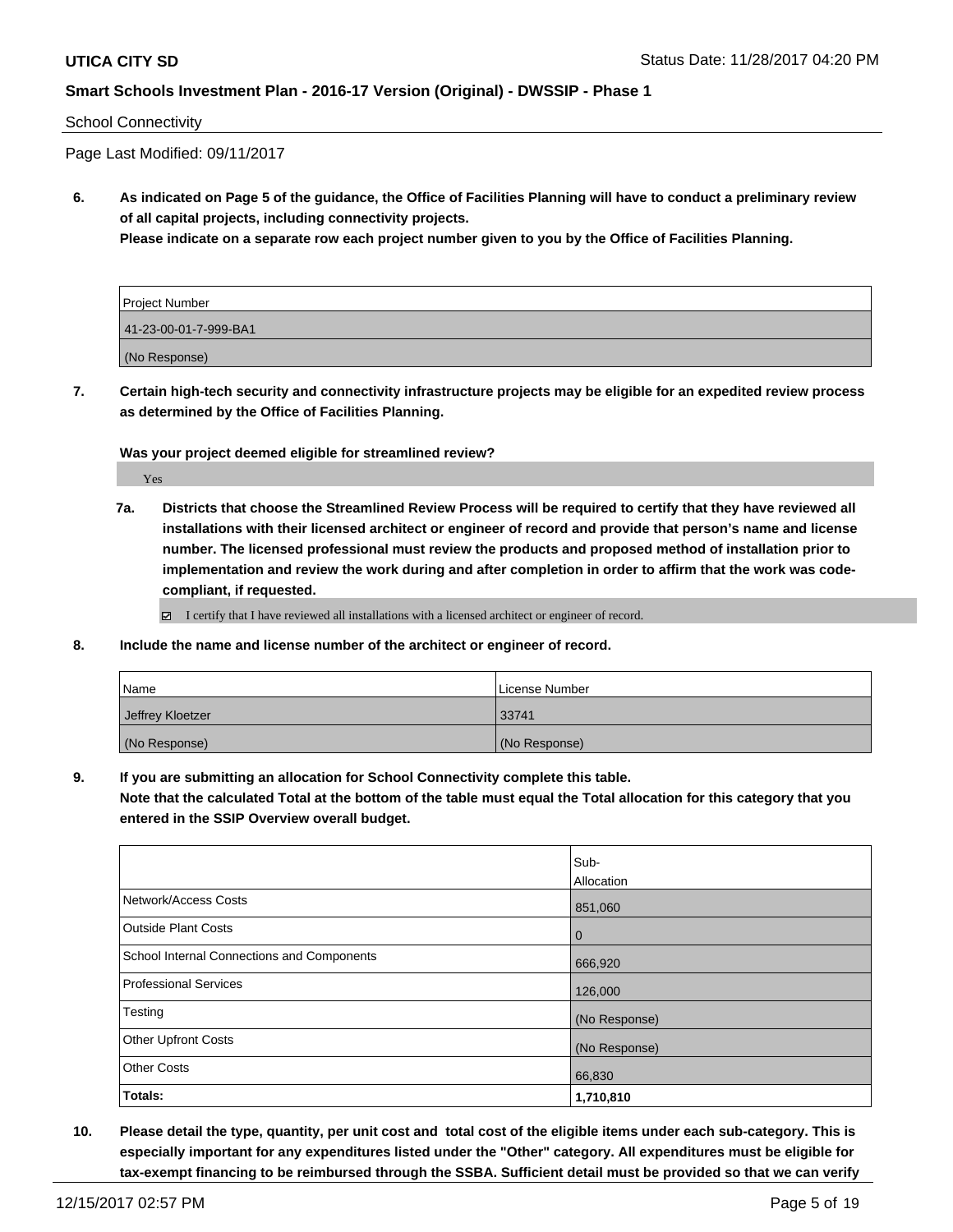## School Connectivity

Page Last Modified: 09/11/2017

**this is the case. If you have any questions, please contact us directly through smartschools@nysed.gov. NOTE: Wireless Access Points should be included in this category, not under Classroom Educational Technology, except those that will be loaned/purchased for nonpublic schools. Add rows under each sub-category for additional items, as needed.**

| Select the allowable expenditure<br>type.<br>Repeat to add another item under<br>each type. | Item to be purchased                                           | Quantity       | Cost per Item | <b>Total Cost</b> |
|---------------------------------------------------------------------------------------------|----------------------------------------------------------------|----------------|---------------|-------------------|
| <b>Network/Access Costs</b>                                                                 | <b>Cisco Aironet Wireless Access Point</b>                     | 803            | 690           | 554,070           |
| <b>Network/Access Costs</b>                                                                 | Cisco Adder License                                            | 803            | 100           | 80.300            |
| <b>Network/Access Costs</b>                                                                 | <b>Network Switch Rack</b>                                     | 3              | 2,000         | 6.000             |
| <b>Network/Access Costs</b>                                                                 | Cisco 5520 Wireless Controller and<br>Backup plus power supply | $\overline{2}$ | 9.530         | 19.060            |
| <b>Network/Access Costs</b>                                                                 | Cisco Switch- Catalyst 2960x                                   | 51             | 3,680         | 187,680           |
| <b>Connections/Components</b>                                                               | <b>Cable Support</b>                                           |                | 10,500        | 10,500            |
| <b>Connections/Components</b>                                                               | CAT 6 Jack                                                     | 400            | 12            | 4.800             |
| <b>Network/Access Costs</b>                                                                 | <b>APC Smart-UPS</b>                                           | 5              | 790           | 3,950             |
| <b>Professional Services</b>                                                                | <b>Architect and Engineer Fees</b>                             | 1              | 96,000        | 96,000            |
| <b>Professional Services</b>                                                                | <b>Consultant Fees - Clerk of the Works</b>                    | 1              | 30,000        | 30,000            |
| <b>Connections/Components</b>                                                               | #24/4pr CAT 6 cable                                            | 250,000        | 3             | 612,500           |
| <b>Connections/Components</b>                                                               | Terminate, Test and Label Cat 6 Drop                           | 400            | 26            | 10,320            |
| <b>Connections/Components</b>                                                               | Cutting/Patching/Firestopping                                  | 1              | 14,000        | 14,000            |
| <b>Other Costs</b>                                                                          | <b>Project Incidentals</b>                                     | 1              | 66,830        | 66,830            |
| <b>Connections/Components</b>                                                               | CAT 6 Jumper Cable                                             | 400            | 37            | 14,800            |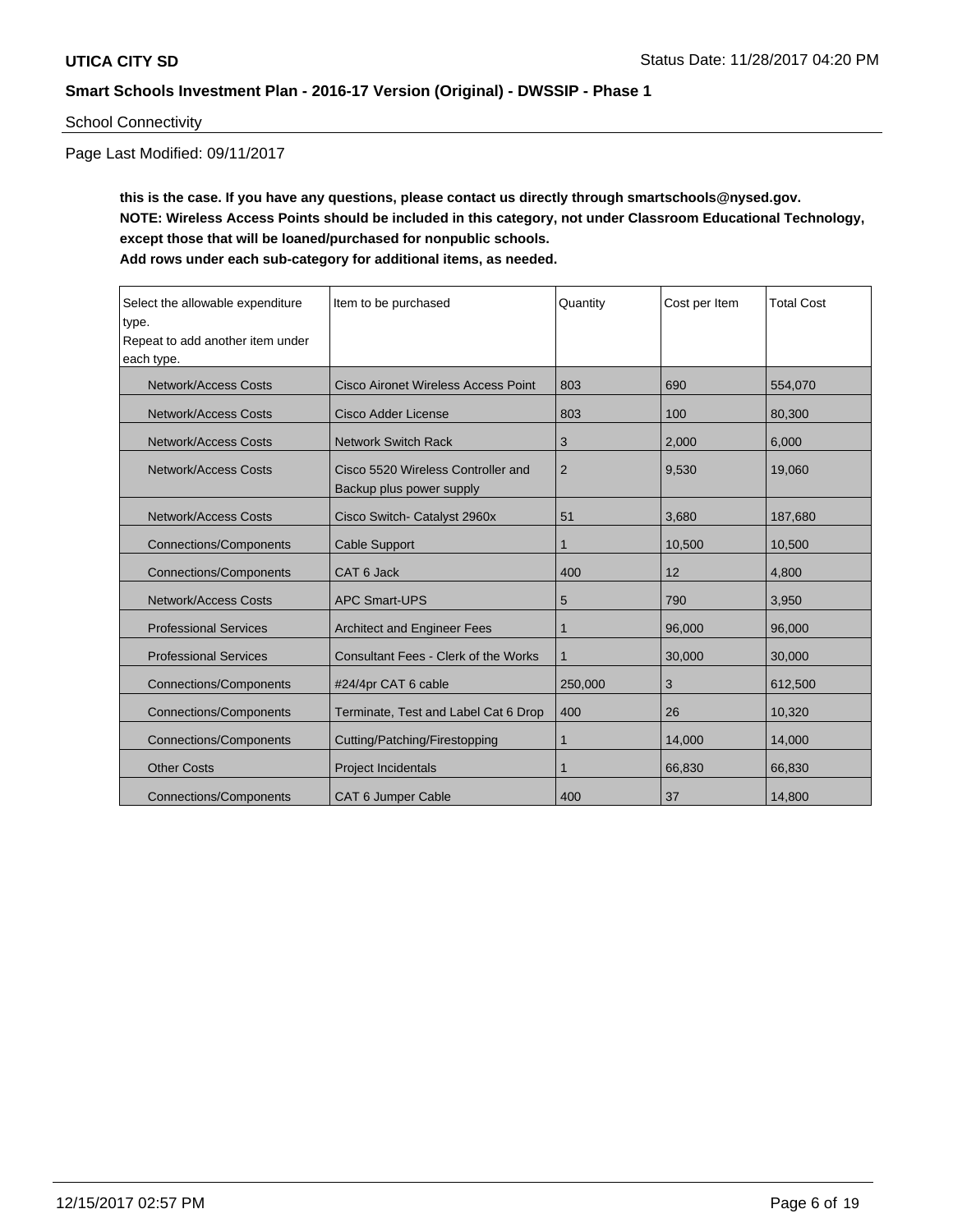Community Connectivity (Broadband and Wireless)

Page Last Modified: 09/11/2017

**1. Describe how you intend to use Smart Schools Bond Act funds for high-speed broadband and/or wireless connectivity projects in the community.**

(No Response)

**2. Please describe how the proposed project(s) will promote student achievement and increase student and/or staff access to the Internet in a manner that enhances student learning and/or instruction outside of the school day and/or school building.**

(No Response)

**3. Community connectivity projects must comply with all the necessary local building codes and regulations (building and related permits are not required prior to plan submission).**

 $\Box$  I certify that we will comply with all the necessary local building codes and regulations.

**4. Please describe the physical location of the proposed investment.**

(No Response)

**5. Please provide the initial list of partners participating in the Community Connectivity Broadband Project, along with their Federal Tax Identification (Employer Identification) number.**

| <b>Project Partners</b> | l Federal ID # |
|-------------------------|----------------|
| (No Response)           | (No Response)  |

**6. If you are submitting an allocation for Community Connectivity, complete this table. Note that the calculated Total at the bottom of the table must equal the Total allocation for this category that you entered in the SSIP Overview overall budget.**

|                                    | Sub-Allocation |
|------------------------------------|----------------|
| Network/Access Costs               | (No Response)  |
| <b>Outside Plant Costs</b>         | (No Response)  |
| <b>Tower Costs</b>                 | (No Response)  |
| <b>Customer Premises Equipment</b> | (No Response)  |
| <b>Professional Services</b>       | (No Response)  |
| Testing                            | (No Response)  |
| <b>Other Upfront Costs</b>         | (No Response)  |
| <b>Other Costs</b>                 | (No Response)  |
| Totals:                            | 0              |

**7. Please detail the type, quantity, per unit cost and total cost of the eligible items under each sub-category. This is especially important for any expenditures listed under the "Other" category. All expenditures must be capital-bond eligible to be reimbursed through the SSBA. If you have any questions, please contact us directly through smartschools@nysed.gov.**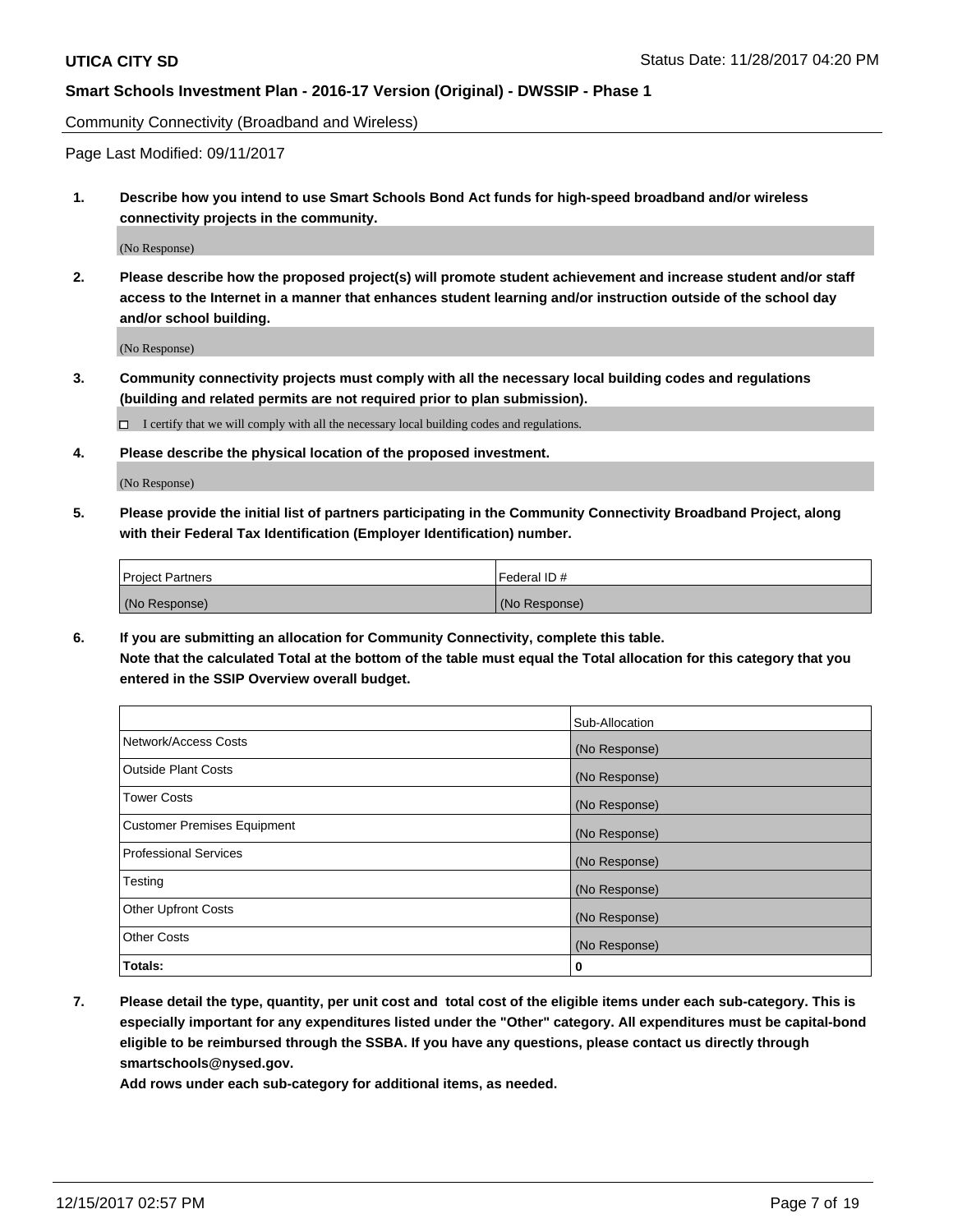Community Connectivity (Broadband and Wireless)

Page Last Modified: 09/11/2017

| Select the allowable expenditure<br>type.<br>Repeat to add another item under | Item to be purchased | Quantity      | Cost per Item | <b>Total Cost</b> |
|-------------------------------------------------------------------------------|----------------------|---------------|---------------|-------------------|
| each type.                                                                    |                      |               |               |                   |
| (No Response)                                                                 | (No Response)        | (No Response) | (No Response) | (No Response)     |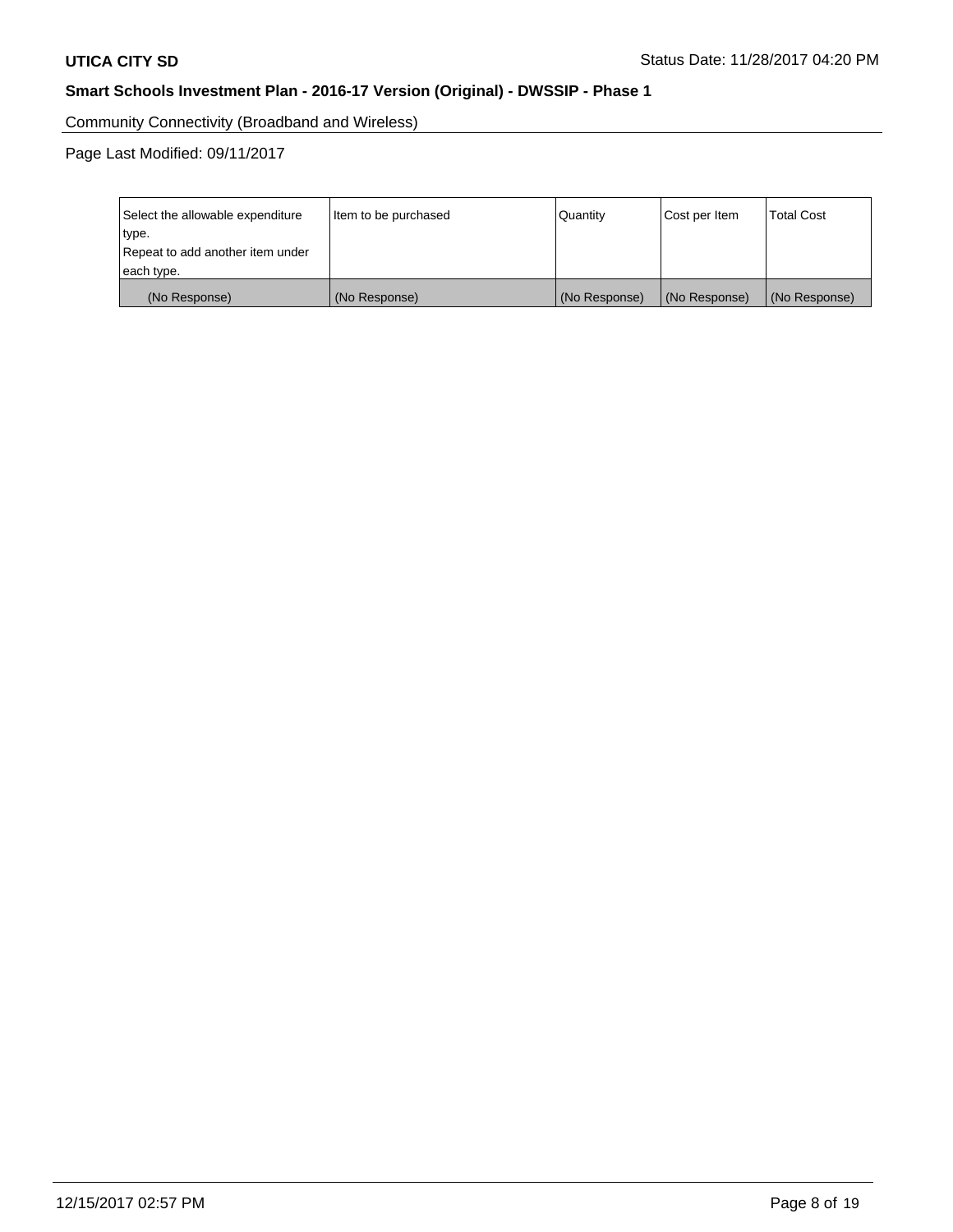## Classroom Learning Technology

Page Last Modified: 09/22/2017

**1. In order for students and faculty to receive the maximum benefit from the technology made available under the Smart Schools Bond Act, their school buildings must possess sufficient connectivity infrastructure to ensure that devices can be used during the school day. Smart Schools Investment Plans must demonstrate that sufficient infrastructure that meets the Federal Communications Commission's 100 Mbps per 1,000 students standard currently exists in the buildings where new devices will be deployed, or is a planned use of a portion of Smart Schools Bond Act funds, or is under development through another funding source.**

**Smart Schools Bond Act funds used for technology infrastructure or classroom technology investments must increase the number of school buildings that meet or exceed the minimum speed standard of 100 Mbps per 1,000 students and staff within 12 months. This standard may be met on either a contracted 24/7 firm service or a "burstable" capability. If the standard is met under the burstable criteria, it must be:**

**1. Specifically codified in a service contract with a provider, and**

**2. Guaranteed to be available to all students and devices as needed, particularly during periods of high demand, such as computer-based testing (CBT) periods.**

**Please describe how your district already meets or is planning to meet this standard within 12 months of plan submission.**

The district had already accomplished this level of standard. The district's student enrollment on BEDS day of 2014-15 was 9715. Each of the buildings within the district is configured with a 10Gbps uplink to the high school. The high school then connects to OHM BOCES via a 1 Gbps link.

- **1a. If a district believes that it will be impossible to meet this standard within 12 months, it may apply for a waiver of this requirement, as described on the Smart Schools website. The waiver must be filed and approved by SED prior to submitting this survey.**
	- $\Box$  By checking this box, you are certifying that the school district has an approved waiver of this requirement on file with the New York State Education Department.

#### **2. Connectivity Speed Calculator (Required)**

|                         | Number of<br>Students | Multiply by<br>100 Kbps | Divide by 1000 Current Speed<br>to Convert to<br>Required<br>Speed in Mb | lin Mb | Expected<br>Speed to be<br>Attained Within   Required<br>12 Months | <b>Expected Date</b><br>When<br>Speed Will be<br>Met |
|-------------------------|-----------------------|-------------------------|--------------------------------------------------------------------------|--------|--------------------------------------------------------------------|------------------------------------------------------|
| <b>Calculated Speed</b> | 9.715                 | 971.500                 | 971.5                                                                    | 1024   | 1024                                                               | <b>Meets</b><br>Standard                             |

**3. If the district wishes to have students and staff access the Internet from wireless devices within the school building, or in close proximity to it, it must first ensure that it has a robust Wi-Fi network in place that has sufficient bandwidth to meet user demand.**

**Please describe how you have quantified this demand and how you plan to meet this demand.**

Technology infrastructure would be enhanced and updated at Utica City School Schools, including wireless connection at all academic buildings. The Utica City Schools runs a wide area network via 10GB fiber from Proctor High School to each building location in a hub and spoke configuration.

Presently the district deploys 2 Cisco wireless access controllers. One controller serves the High School with the second controller managing the Middle and Elementary Schools.

The smart schools bond funding will be used to enhanced and updated the wireless controllers to meet the 802.11ac Wave 2 Standards and the added access points.

Presently the district has 802.11n compatible access points. The smart bonds funding will be used to fill in any gaps of Wi-Fi coverage and enhance the Wireless Access points to meet the 802.11ac Wave 2 standard. Access points and cabling will be upgraded and installed to expand upon the district's existing wireless network to every academic classroom and common areas. This increase in wireless coverage is designed to meet the increasing demand of having a Chromebook Cart in every classroom and preparation for online assessments across the district.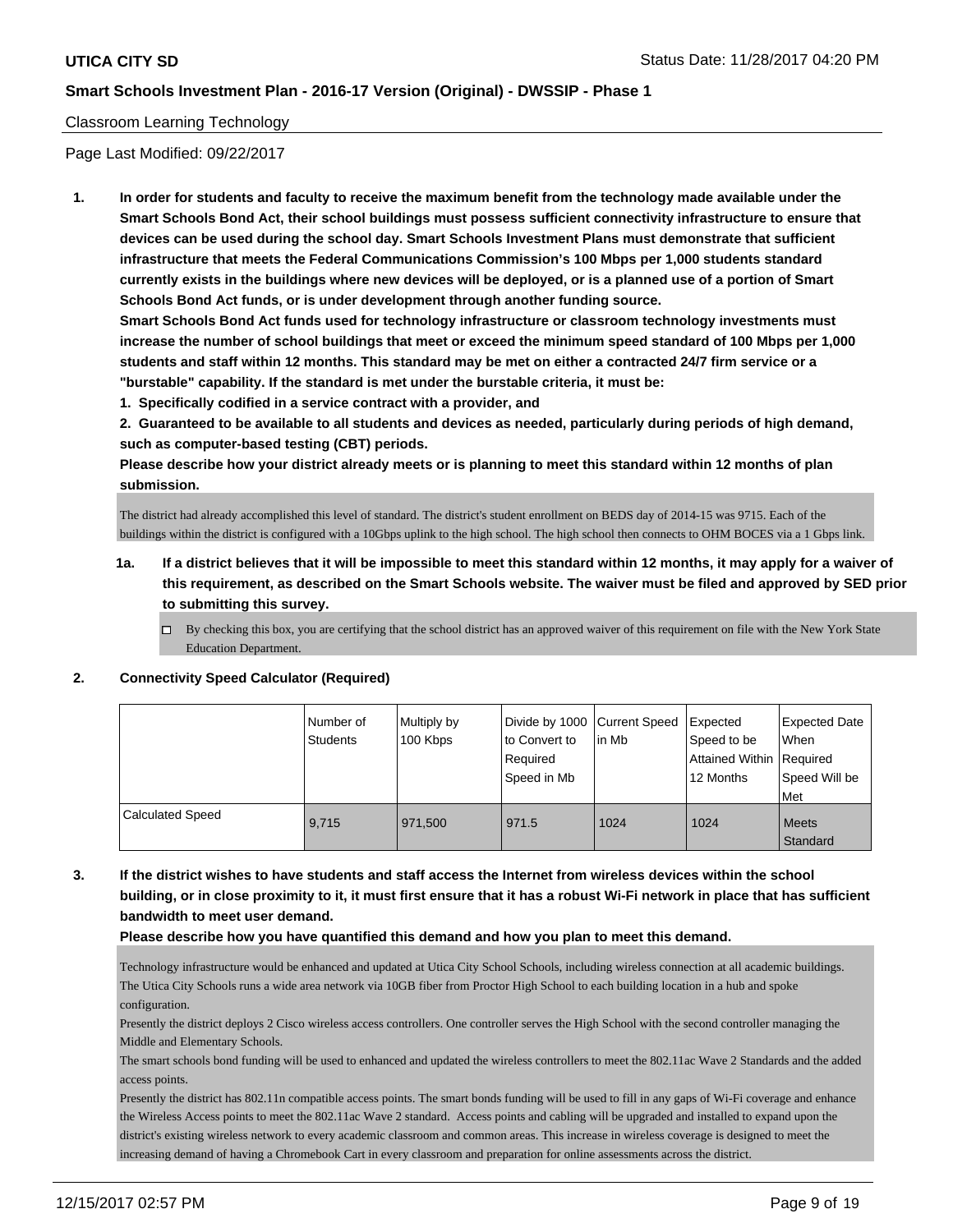## Classroom Learning Technology

Page Last Modified: 09/22/2017

**4. All New York State public school districts are required to complete and submit an Instructional Technology Plan survey to the New York State Education Department in compliance with Section 753 of the Education Law and per Part 100.12 of the Commissioner's Regulations.**

**Districts that include educational technology purchases as part of their Smart Schools Investment Plan must have a submitted and approved Instructional Technology Plan survey on file with the New York State Education Department.**

- By checking this box, you are certifying that the school district has an approved Instructional Technology Plan survey on file with the New York State Education Department.
- **5. Describe the devices you intend to purchase and their compatibility with existing or planned platforms or systems. Specifically address the adequacy of each facility's electrical, HVAC and other infrastructure necessary to install and support the operation of the planned technology.**

Starting in 2010, through a multi-year district wide capital improvement project, the electrical and HVAC systems in all school buildings have been upgraded and improved to meet the requirements of current and emerging technology including all devices that are planned to be implemented through this program. All district systems have the ability to support the devices and are compatible. The district is purchasing Chromebooks with Power Charging Carts in this SSIP. With the purchase of these Chromebooks the district has been building a Google for Education domain. These devices are designed to work in conjunction with our learning management system, giving students 24/7 access to the content being provided by their teachers and resources available on the internet. The wireless infrastructure has been addressed as part of this SSIP. The District intends to purchase interactive display (whiteboards) to replace the existing outdated SMART interactive whiteboard technologies. There is no additional infrastructure needed to install the interactive displays (whiteboards).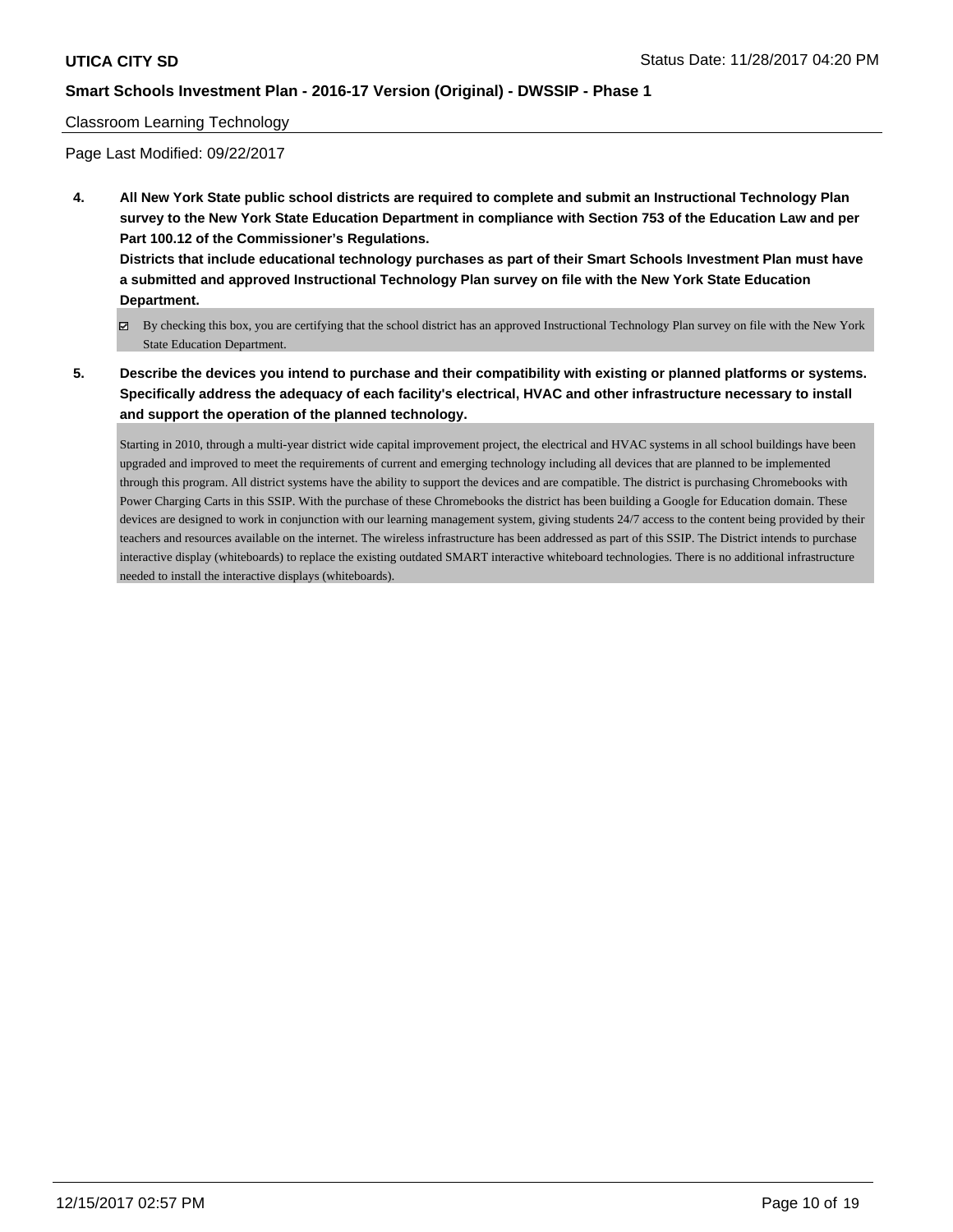## Classroom Learning Technology

Page Last Modified: 09/22/2017

- **6. Describe how the proposed technology purchases will:**
	- **> enhance differentiated instruction;**
	- **> expand student learning inside and outside the classroom;**
	- **> benefit students with disabilities and English language learners; and**
	- **> contribute to the reduction of other learning gaps that have been identified within the district.**

**The expectation is that districts will place a priority on addressing the needs of students who struggle to succeed in a rigorous curriculum. Responses in this section should specifically address this concern and align with the district's Instructional Technology Plan (in particular Question 2 of E. Curriculum and Instruction: "Does the district's instructional technology plan address the needs of students with disabilities to ensure equitable access to instruction, materials and assessments?" and Question 3 of the same section: "Does the district's instructional technology plan address the provision of assistive technology specifically for students with disabilities to ensure access to and participation in the general curriculum?"**

This proposed purchase of Chromebook Carts will allow us to move closer to a 1 to 1 environment within the walls of our schools. Based on the literature and our experience, "anytime, anywhere learning" is a rapid accelerator for learning for all students, especially Special Education and English Language Learners. In a 1 to 1 environment teachers can truly differentiate instruction.

Chromebooks in conjunction with our learning management system will give students 24/7 access to valuable content from the teachers and the abundant amount of information available from internet sources. Studies also show that these types of devices increase the amount of student engagement in the classroom and at home. Providing a Chromebook Cart in every classroom increase the ability for students to work collaboratively with other students within their class, school, district, state, nation and world. Students can collaborate in a virtual environment without being physically near each other increasing the amount of collaboration time beyond the traditional class period. These devices in conjunction with our learning management system and Google to Apps and Extensions allow for electronic transfer of assignments and online assessments. This electronic transfer allows for quicker feedback from teachers on how students are doing. These devices allow our teachers the opportunity to explore "flipped classroom" environments where much of the students learning is done outside of the classroom allowing the teacher more time for differentiated instruction when the students come back to class. Applications and extensions associated with Google for Education also allow differentiated instruction for students by presenting material to the student at their own pace and ability level. Chromebooks are a vehicle for assistive technology for our students with disabilities and ELL students. The devices allow programs such as Google translate, Co:Writer, and SNAPP that will provide access to the curriculum for these students. Increasing access to these devices allows our students a greater opportunity to practice, remediate, and reinforce instruction. Since these devices are internet driven it is easier to integrate subjects and real world issues.

Supplementary Information from NYSED Technology Survey

UCSD districts' instructional technology plan addresses the access needs for all students, including those with disabilities. Students in special education are recognized as part of the total school district population who need access to instructional technology as well as specialized services which may include Assistive Technology (AT). Recognition of the AT needs of students with disabilities is part of district-wide technology planning (e.g., providing access to specialized software and hardware on the school network or purchasing academic courseware and online assessments that are built in an open environment that allow the use of AT). Students with disabilities may require assistive technology solutions in order to participate in and benefit from the general education curriculum. As a result, general education teachers work collaboratively with special education teachers, related service providers, speech-language pathologists, occupational and physical therapists, and parents to identify and implement support strategies that are appropriate for students based on their unique needs.

Assistive Technology service and devices are reflected by a continuum from consultation, brainstorming, low tech devices, evaluation, training and implementation of highly specialized software or devices. Assistive Technology can be classified according to the task for which it is helpful: A. Computer Access

- 
- B. Motor aspects of writing
- C. Augmentative Communication
- D. Reading
- E. Learning / Studying
- F. Math G. Recreation and Leisure
- H. Activities of Daily Living
- I. Control of the Environment
- J. Mobility
- K. Vision
- L. Hearing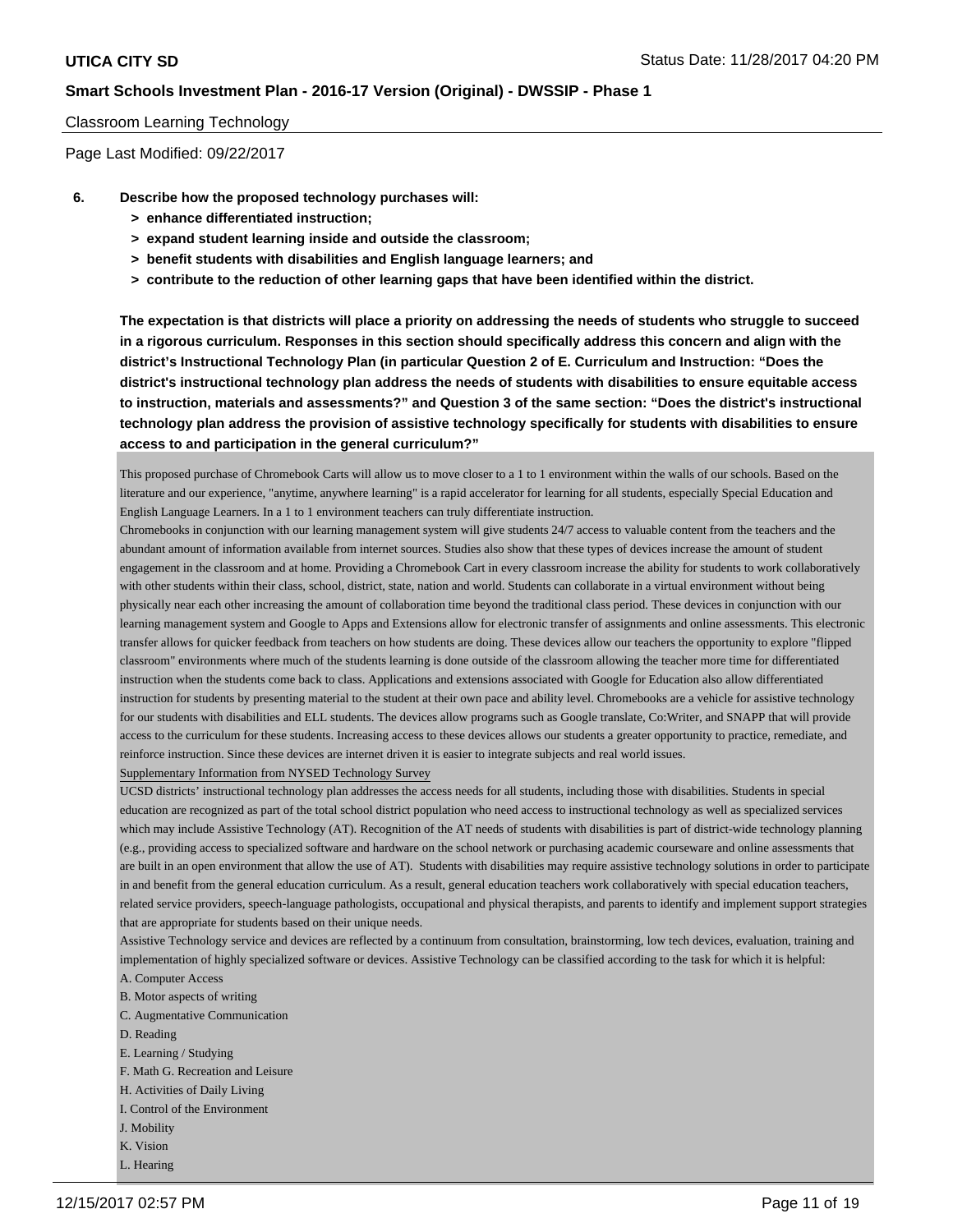Classroom Learning Technology

## Page Last Modified: 09/22/2017

#### M. Vocational

The Utica City Schools has an English Language Learners (ELL) Department focused on implementing resources to meet the diverse needs of its student population. ELL students in particular benefit from the reinforcement of vocabulary and concepts through pictures, graphics and video. Research based instructional strategies support the significant of ELL students being able to access technology to express themselves in a learning environment that is; visual, interactive, comfortable, non-threatening and familiar. Technology helps ELL students find a voice, easing the transition to a new language. This plan is designed to help Increase access to technology providing differentiated instruction not just for the ELL students, but the entire student population of the Utica City Schools.

 Many of the obstacles to implementing differentiated instruction can be overcome with the effective use of technology. Teachers will have ready access to more options as a result of the wide range of software and hardware tools available. Technology can equip teachers to address students' needs in an almost limitless number of ways, through content input, learning activities, and opportunities to demonstrate comprehension.

# **7. Where appropriate, describe how the proposed technology purchases will enhance ongoing communication with parents and other stakeholders and help the district facilitate technology-based regional partnerships, including distance learning and other efforts.**

The District will to continue to use communication technologies, including email, the district web site, and other electronic applications to stay in touch with and to share information with parents and the rest of the community. Student access to web-based applications will enhance student learning. Parents are strongly urged to review student progress on these applications. By parents getting involved with what the student is doing in school it increases communication and collaboration between home and school. The collaborative nature of Google Apps for Education increase the ability for students to work with other students within their class, school, district, state, nation and world. Students can collaborate in a virtual environment without being physically near each other increasing the amount of collaboration time beyond the traditional class period. The camera built in to these devices allow for face to face collaboration meetings with other students anywhere in the world.

**8. Describe the district's plan to provide professional development to ensure that administrators, teachers and staff can employ the technology purchased to enhance instruction successfully.**

**Note: This response should be aligned and expanded upon in accordance with your district's response to Question 1 of F. Professional Development of your Instructional Technology Plan: "Please provide a summary of professional development offered to teachers and staff, for the time period covered by this plan, to support technology to enhance teaching and learning. Please include topics, audience and method of delivery within your summary."**

UCSD has a comprehensive professional development plan. The Utica City Schools Teachers Center offers workshops and collegial circles to support teacher use of technology in the classroom. Faculty and staff also participate in Model Schools and other training initiatives offered by the Oneida-Herkimer-Madison BOCES and the Mohawk Regional Information Center (MORIC). The district utilizes an online program called My Learning Plan to assist staff in signing up for professional development and tracking the courses taken. Sample courses offered;

StaffTracc, Integrating Data into Classroom, Chromebooks in the Classroom, Google Apps for Education (GAFE), Google Docs, Google Sheets, Google Slides, Google Drive, Google Classroom, Flip Classroom, Smart Notebook, Edmodo, Teachers Webpages, Assistive Technologies.

# **9. Districts must contact the SUNY/CUNY teacher preparation program that supplies the largest number of the district's new teachers to request advice on innovative uses and best practices at the intersection of pedagogy and educational technology.**

 $\boxtimes$  By checking this box, you certify that you have contacted the SUNY/CUNY teacher preparation program that supplies the largest number of your new teachers to request advice on these issues.

#### **9a. Please enter the name of the SUNY or CUNY Institution that you contacted.**

SUNY Cortland

#### **9b. Enter the primary Institution phone number.**

607-753-5431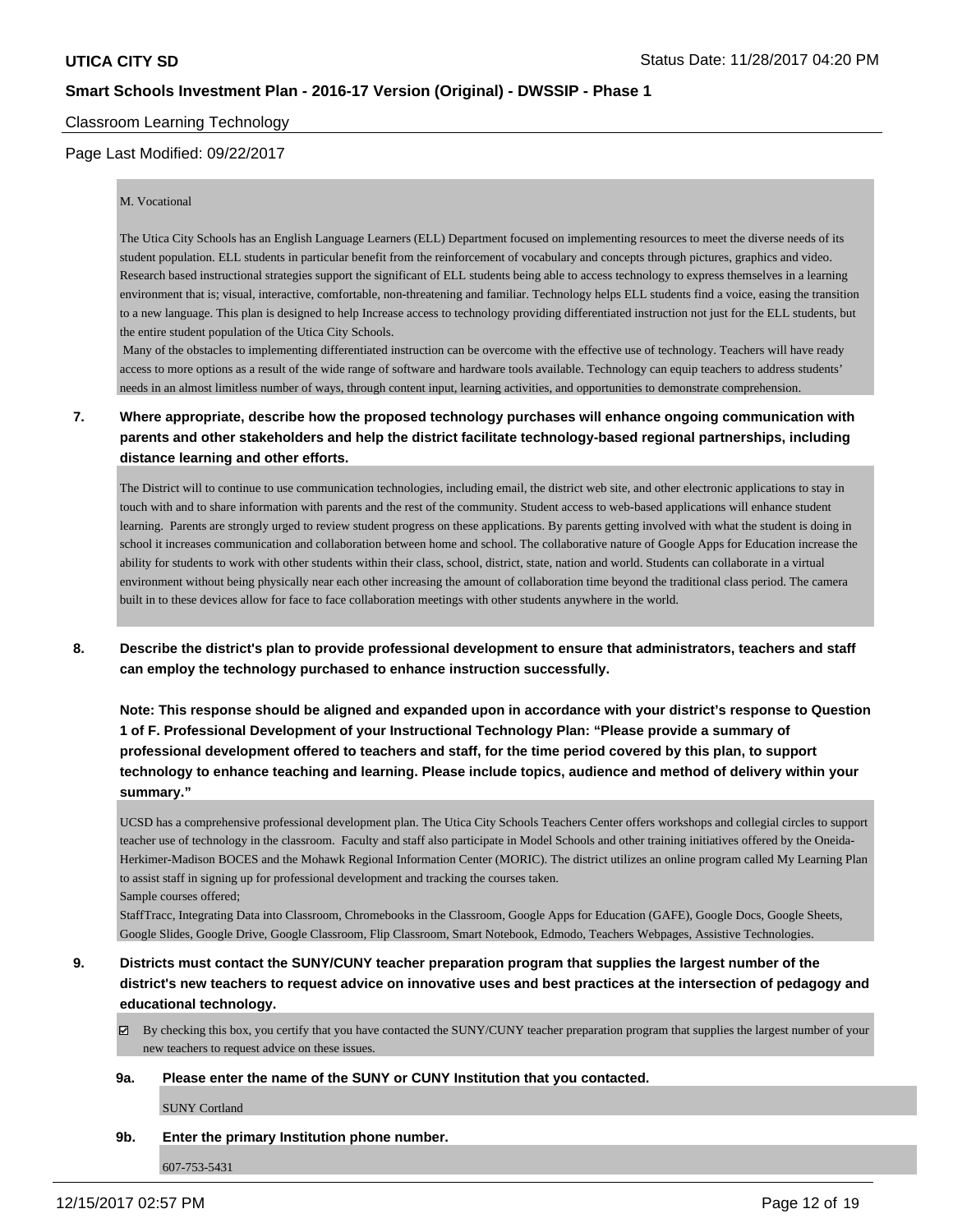## Classroom Learning Technology

Page Last Modified: 09/22/2017

**9c. Enter the name of the contact person with whom you consulted and/or will be collaborating with on innovative uses of technology and best practices.**

Andrea Lachance, Dean of the School of Education

**10. A district whose Smart Schools Investment Plan proposes the purchase of technology devices and other hardware must account for nonpublic schools in the district.**

#### **Are there nonpublic schools within your school district?**

Yes

 $\square$  No

**10a. Describe your plan to loan purchased hardware to nonpublic schools within your district. The plan should use your district's nonpublic per-student loan amount calculated below, within the framework of the guidance. Please enter the date by which nonpublic schools must request classroom technology items. Also, specify in your response the devices that the nonpublic schools have requested, as well as in the in the Budget and the Expenditure Table at the end of the page.**

All students attending non-public schools are eligible to receive loans of classroom technology equal on a per pupil basis to the per pupil amounts spent on classroom technology for public school students (up to \$250 per pupil). All non-public schools will be required to submit a request for devices by June 15 of each year.

The District notified all non-public schools in October 2016 of their eligibility for technology loans similar to the process for textbooks, computer hardware, and software. The notification included the due date by which requests must be received by the district. The district followed up this this meeting up with a letter explain the process, allowable expenditure amounts and due dates.

**10b. A final Smart Schools Investment Plan cannot be approved until school authorities have adopted regulations specifying the date by which requests from nonpublic schools for the purchase and loan of Smart Schools Bond Act classroom technology must be received by the district.**

By checking this box, you certify that you have such a plan and associated regulations in place that have been made public.

#### **11. Nonpublic Classroom Technology Loan Calculator**

**The Smart Schools Bond Act provides that any Classroom Learning Technology purchases made using Smart Schools funds shall be lent, upon request, to nonpublic schools in the district. However, no school district shall be required to loan technology in amounts greater than the total obtained and spent on technology pursuant to the Smart Schools Bond Act and the value of such loan may not exceed the total of \$250 multiplied by the nonpublic school enrollment in the base year at the time of enactment. See:**

**http://www.p12.nysed.gov/mgtserv/smart\_schools/docs/Smart\_Schools\_Bond\_Act\_Guidance\_04.27.15\_Final.pdf.**

|                                       | 1. Classroom   | 2. Public     | 3. Nonpublic | l 4. Sum of | 15. Total Per | l 6. Total     |
|---------------------------------------|----------------|---------------|--------------|-------------|---------------|----------------|
|                                       | Technology     | Enrollment    | Enrollment   | Public and  | Pupil Sub-    | Nonpublic Loan |
|                                       | Sub-allocation | $(2014 - 15)$ | $(2014-15)$  | Nonpublic   | lallocation   | Amount         |
|                                       |                |               |              | Enrollment  |               |                |
| Calculated Nonpublic Loan<br>l Amount | 3,718,700      | 9.715         | 686          | 10.401      | 250           | 171.500        |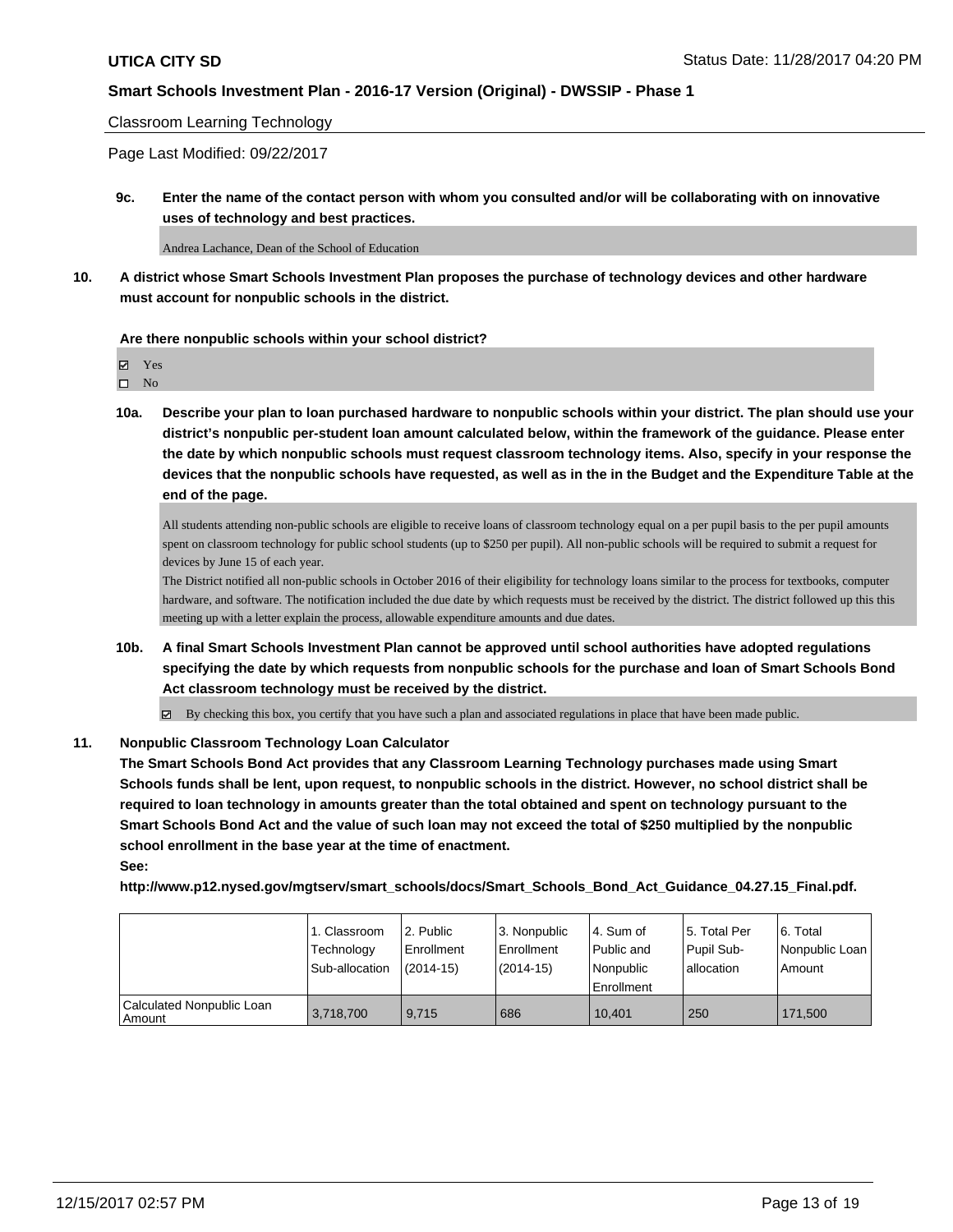## Classroom Learning Technology

Page Last Modified: 09/22/2017

**12. To ensure the sustainability of technology purchases made with Smart Schools funds, districts must demonstrate a long-term plan to maintain and replace technology purchases supported by Smart Schools Bond Act funds. This sustainability plan shall demonstrate a district's capacity to support recurring costs of use that are ineligible for Smart Schools Bond Act funding such as device maintenance, technical support, Internet and wireless fees, maintenance of hotspots, staff professional development, building maintenance and the replacement of incidental items. Further, such a sustainability plan shall include a long-term plan for the replacement of purchased devices and equipment at the end of their useful life with other funding sources.**

 $\boxtimes$  By checking this box, you certify that the district has a sustainability plan as described above.

**13. Districts must ensure that devices purchased with Smart Schools Bond funds will be distributed, prepared for use, maintained and supported appropriately. Districts must maintain detailed device inventories in accordance with generally accepted accounting principles.**

By checking this box, you certify that the district has a distribution and inventory management plan and system in place.

**14. If you are submitting an allocation for Classroom Learning Technology complete this table. Note that the calculated Total at the bottom of the table must equal the Total allocation for this category that you entered in the SSIP Overview overall budget.**

|                         | Sub-Allocation |
|-------------------------|----------------|
| Interactive Whiteboards | 972,000        |
| Computer Servers        | l 0            |
| Desktop Computers       | l O            |
| Laptop Computers        | 1,998,000      |
| <b>Tablet Computers</b> | l O            |
| <b>Other Costs</b>      | 748,700        |
| Totals:                 | 3,718,700      |

**15. Please detail the type, quantity, per unit cost and total cost of the eligible items under each sub-category. This is especially important for any expenditures listed under the "Other" category. All expenditures must be capital-bond eligible to be reimbursed through the SSBA. If you have any questions, please contact us directly through smartschools@nysed.gov.**

**Please specify in the "Item to be Purchased" field which specific expenditures and items are planned to meet the district's nonpublic loan requirement, if applicable.**

**NOTE: Wireless Access Points that will be loaned/purchased for nonpublic schools should ONLY be included in this category, not under School Connectivity, where public school districts would list them. Add rows under each sub-category for additional items, as needed.**

| Select the allowable expenditure<br>type. | Iltem to be Purchased                                                | Quantity | Cost per Item | <b>Total Cost</b> |
|-------------------------------------------|----------------------------------------------------------------------|----------|---------------|-------------------|
| Repeat to add another item under          |                                                                      |          |               |                   |
| each type.                                |                                                                      |          |               |                   |
| Interactive Whiteboards                   | <b>Interactive Display</b>                                           | 162      | 6,000         | 972,000           |
| <b>Other Costs</b>                        | Non-public Schools Funds                                             |          | 171,500       | 171,500           |
| <b>Laptop Computers</b>                   | Dell 4GB Touch Cromebook                                             | 6,660    | 300           | 1,998,000         |
| <b>Other Costs</b>                        | <b>GOOGLE CHROME MANAGEMENT</b><br><b>CONSOLE LICENSE, EDUCATION</b> | 6,660    | 25            | 166.500           |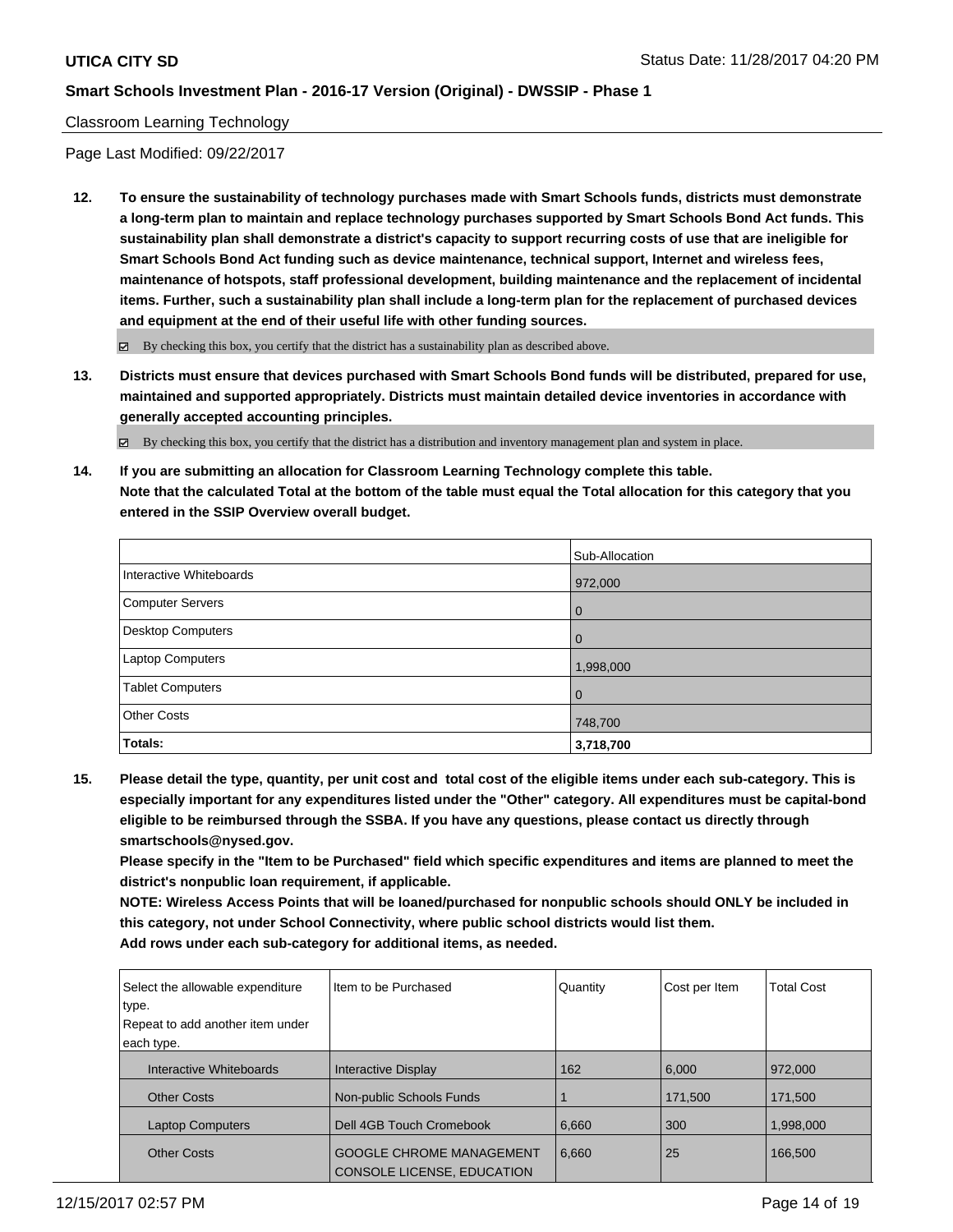# Classroom Learning Technology

Page Last Modified: 09/22/2017

| Select the allowable expenditure | Item to be Purchased                                          | Quantity | Cost per Item | <b>Total Cost</b> |
|----------------------------------|---------------------------------------------------------------|----------|---------------|-------------------|
| type.                            |                                                               |          |               |                   |
| Repeat to add another item under |                                                               |          |               |                   |
| each type.                       |                                                               |          |               |                   |
| <b>Other Costs</b>               | Dell Mobile Computing Cart PS2<br>Unmanaged                   | 222      | 1.300         | 288,600           |
| <b>Other Costs</b>               | Dell Mobile Computing Cart - Upgrade<br>Kit for Chromebook 11 | 222      | 550           | 122,100           |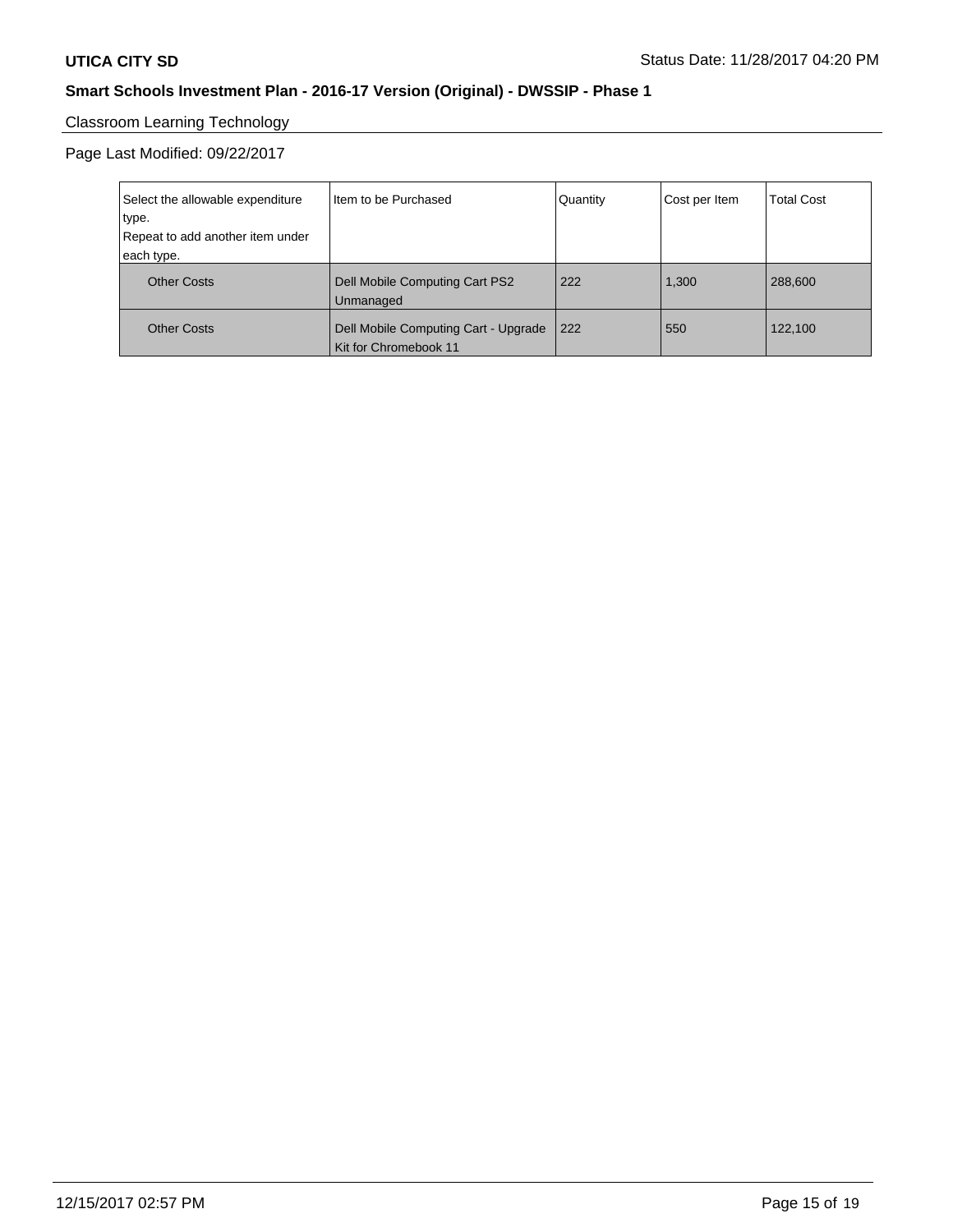#### Pre-Kindergarten Classrooms

Page Last Modified: 09/22/2017

**1. Provide information regarding how and where the district is currently serving pre-kindergarten students and justify the need for additional space with enrollment projections over 3 years.**

(No Response)

- **2. Describe the district's plan to construct, enhance or modernize education facilities to accommodate prekindergarten programs. Such plans must include:**
	- **Specific descriptions of what the district intends to do to each space;**
	- **An affirmation that pre-kindergarten classrooms will contain a minimum of 900 square feet per classroom;**
	- **The number of classrooms involved;**
	- **The approximate construction costs per classroom; and**
	- **Confirmation that the space is district-owned or has a long-term lease that exceeds the probable useful life of the improvements.**

(No Response)

**3. Smart Schools Bond Act funds may only be used for capital construction costs. Describe the type and amount of additional funds that will be required to support ineligible ongoing costs (e.g. instruction, supplies) associated with any additional pre-kindergarten classrooms that the district plans to add.**

(No Response)

**4. All plans and specifications for the erection, repair, enlargement or remodeling of school buildings in any public school district in the State must be reviewed and approved by the Commissioner. Districts that plan capital projects using their Smart Schools Bond Act funds will undergo a Preliminary Review Process by the Office of Facilities Planning.**

**Please indicate on a separate row each project number given to you by the Office of Facilities Planning.**

| Project Number |  |
|----------------|--|
| (No Response)  |  |

**5. If you have made an allocation for Pre-Kindergarten Classrooms, complete this table.**

**Note that the calculated Total at the bottom of the table must equal the Total allocation for this category that you entered in the SSIP Overview overall budget.**

|                                          | Sub-Allocation |
|------------------------------------------|----------------|
| Construct Pre-K Classrooms               | (No Response)  |
| Enhance/Modernize Educational Facilities | (No Response)  |
| <b>Other Costs</b>                       | (No Response)  |
| <b>Totals:</b>                           | 0              |

**6. Please detail the type, quantity, per unit cost and total cost of the eligible items under each sub-category. This is especially important for any expenditures listed under the "Other" category. All expenditures must be capital-bond eligible to be reimbursed through the SSBA. If you have any questions, please contact us directly through smartschools@nysed.gov.**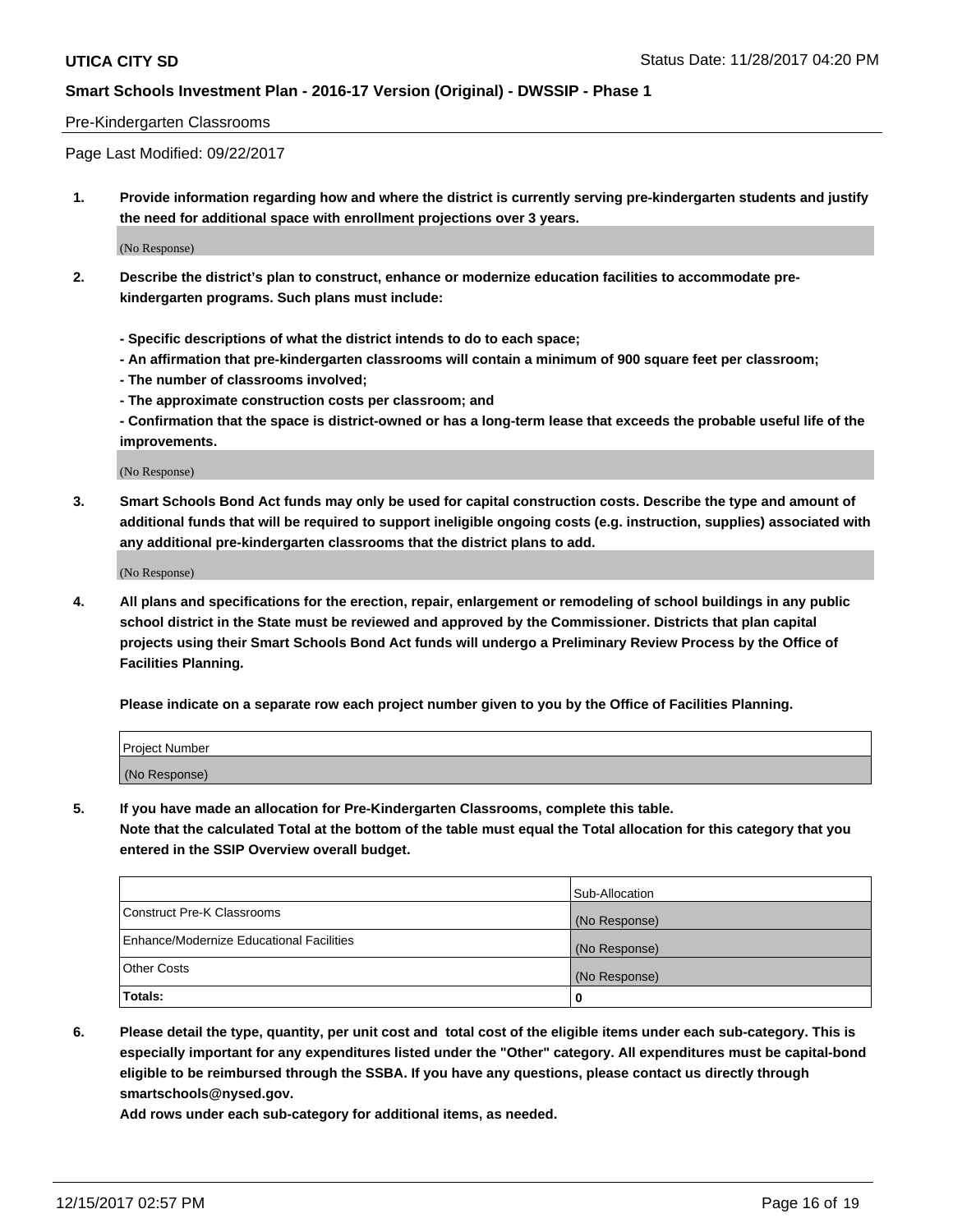# Pre-Kindergarten Classrooms

Page Last Modified: 09/22/2017

| Select the allowable expenditure | Item to be purchased | Quantity      | Cost per Item | <b>Total Cost</b> |
|----------------------------------|----------------------|---------------|---------------|-------------------|
| type.                            |                      |               |               |                   |
| Repeat to add another item under |                      |               |               |                   |
| each type.                       |                      |               |               |                   |
| (No Response)                    | (No Response)        | (No Response) | (No Response) | (No Response)     |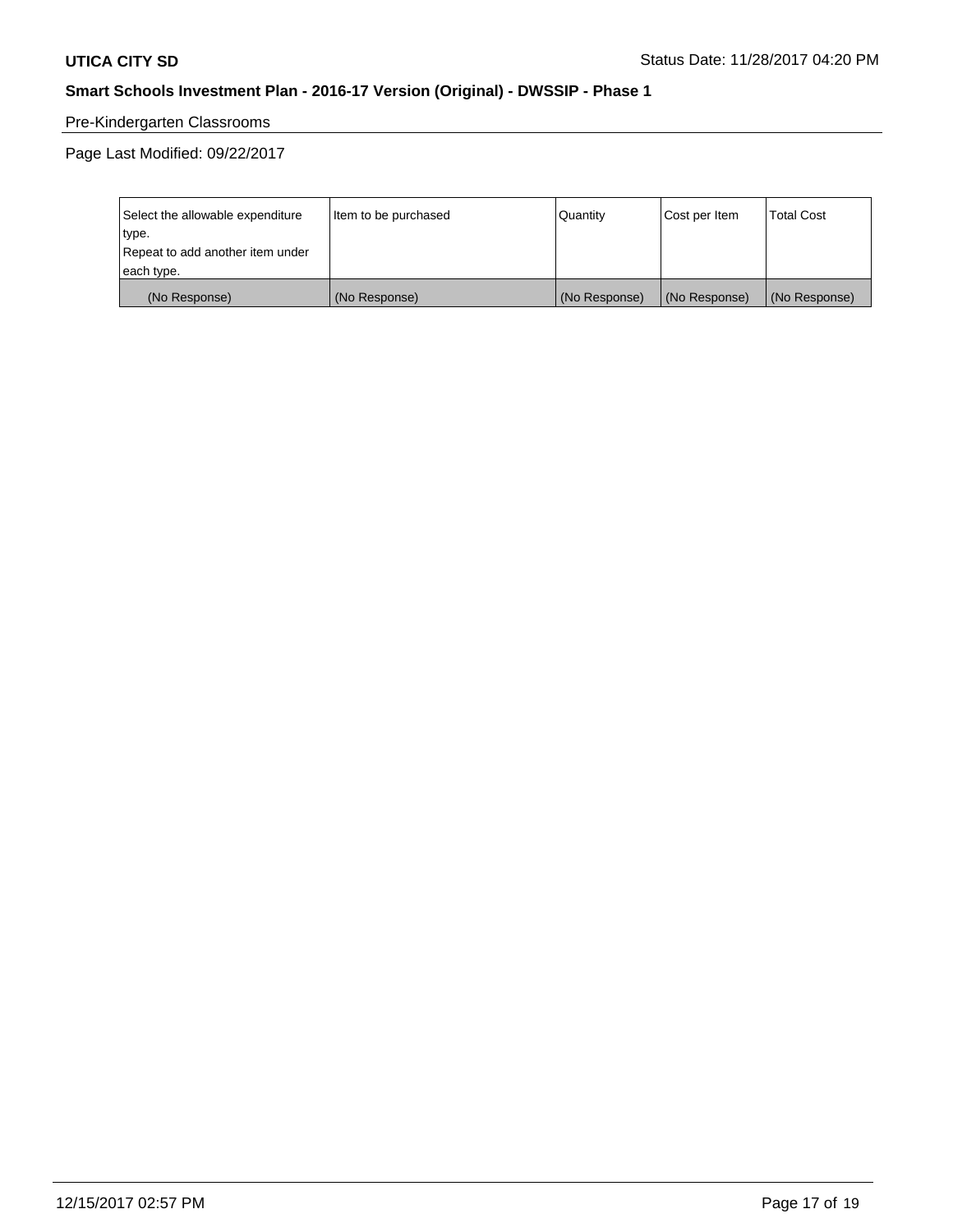#### Replace Transportable Classrooms

Page Last Modified: 08/22/2017

**1. Describe the district's plan to construct, enhance or modernize education facilities to provide high-quality instructional space by replacing transportable classrooms.**

(No Response)

**2. All plans and specifications for the erection, repair, enlargement or remodeling of school buildings in any public school district in the State must be reviewed and approved by the Commissioner. Districts that plan capital projects using their Smart Schools Bond Act funds will undergo a Preliminary Review Process by the Office of Facilities Planning.**

**Please indicate on a separate row each project number given to you by the Office of Facilities Planning.**

| <b>Project Number</b> |  |
|-----------------------|--|
| (No Response)         |  |

**3. For large projects that seek to blend Smart Schools Bond Act dollars with other funds, please note that Smart Schools Bond Act funds can be allocated on a pro rata basis depending on the number of new classrooms built that directly replace transportable classroom units.**

**If a district seeks to blend Smart Schools Bond Act dollars with other funds describe below what other funds are being used and what portion of the money will be Smart Schools Bond Act funds.**

(No Response)

**4. If you have made an allocation for Replace Transportable Classrooms, complete this table. Note that the calculated Total at the bottom of the table must equal the Total allocation for this category that you entered in the SSIP Overview overall budget.**

|                                                | Sub-Allocation |
|------------------------------------------------|----------------|
| Construct New Instructional Space              | (No Response)  |
| Enhance/Modernize Existing Instructional Space | (No Response)  |
| <b>Other Costs</b>                             | (No Response)  |
| Totals:                                        | 0              |

**5. Please detail the type, quantity, per unit cost and total cost of the eligible items under each sub-category. This is especially important for any expenditures listed under the "Other" category. All expenditures must be capital-bond eligible to be reimbursed through the SSBA. If you have any questions, please contact us directly through smartschools@nysed.gov.**

| Select the allowable expenditure<br>type.      | lltem to be purchased | Quantity      | Cost per Item | <b>Total Cost</b> |
|------------------------------------------------|-----------------------|---------------|---------------|-------------------|
| Repeat to add another item under<br>each type. |                       |               |               |                   |
| (No Response)                                  | (No Response)         | (No Response) | (No Response) | (No Response)     |